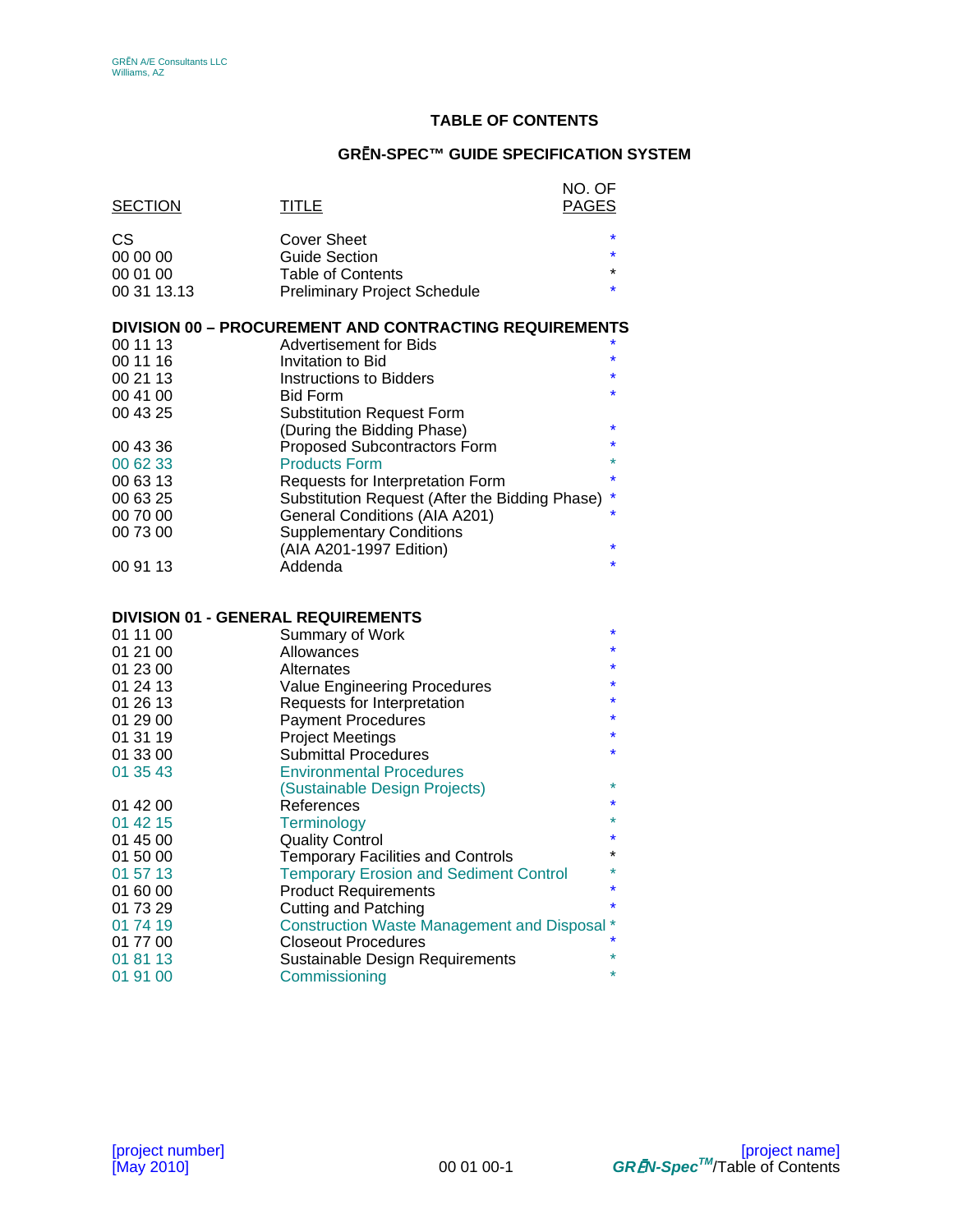# **DIVISION 02 – EXISTING CONDITIONS**

| <u> DIVISIUN UZ – EAISTING GUNDITIUNS</u> |                                                 |         |
|-------------------------------------------|-------------------------------------------------|---------|
| 02 41 00                                  | Demolition                                      | *       |
| 02 42 13                                  | <b>Carpet Reclamation</b>                       |         |
| 02 42 16                                  | <b>Acoustical Ceiling Reclamation</b>           |         |
| <b>DIVISION 03 - CONCRETE</b>             |                                                 |         |
| 03 01 30.61                               | <b>Concrete Resurfacing</b>                     | $\star$ |
| 03 05 05                                  | Fly Ash                                         | $\ast$  |
| 03 10 00                                  | Concrete Forming                                |         |
| 03 11 19                                  | <b>Insulated Concrete Forms-- RASTRA</b>        |         |
| 03 11 19.16                               | Insulating Concrete Forming-                    |         |
|                                           | <b>THERMOBLOCK</b>                              | *       |
| 03 15 16                                  | <b>Concrete Anchoring System</b>                | *       |
| 03 20 00                                  | <b>Concrete Reinforcement</b>                   | *       |
|                                           |                                                 | $\star$ |
| 03 30 00                                  | Cast-in-Place Concrete                          | *       |
| 03 35 46                                  | <b>Ground Concrete Floor Finish</b>             | *       |
| 03 37 13                                  | Shotcrete                                       | $\star$ |
| 03 38 00                                  | <b>Post Tensioned Concrete</b>                  |         |
| 03 41 00                                  | <b>Structural Precast Concrete - Plant Cast</b> |         |
| 03 41 13                                  | Precast/Prestressed Concrete Hollow Core        |         |
|                                           | <b>Planks</b>                                   | *       |
| 03 45 00                                  | Architectural Precast Concrete - Plant Cast     | *       |
| 03 47 00                                  | Tilt-Up Precast Concrete                        | *       |
| 03 52 00                                  | <b>Insulating Concrete Roof Deck</b>            | $\star$ |
| 03 54 13                                  | Gypsum Concrete Floor Underlayment              | *       |
| 03 54 16                                  | Cementitious Concrete Floor Underlayment        | *       |
| <b>DIVISION 04 - MASONRY</b>              |                                                 |         |
| 04 01 20.52                               | Unit Masonry Cleaning                           | *       |
| 04 05 15                                  | Mortar and Masonry Grout                        | *       |
| 04 05 23                                  | <b>Masonry Accessories</b>                      | *       |
| 04 21 13                                  | <b>Brick Unit Masonry</b>                       |         |
| 04 21 13.33                               | <b>Hollow Clay Masonry Units</b>                | $\ast$  |
| 04 22 00                                  | <b>Concrete Masonry Units</b>                   | *       |
| 04 22 19.13                               | <b>Masonry Insulation Inserts</b>               | *       |
| 04 22 36                                  | <b>Post-Tension Masonry Walls</b>               | $\ast$  |
| 04 23 00                                  | <b>Glass Unit Masonry</b>                       | *       |
| 04 29 05                                  | <b>Rammed Earth</b>                             |         |
|                                           |                                                 | *       |
| 04 40 23                                  | Mechanically Attached Stone Cladding            | ¥       |
| 04 43 13                                  | <b>Stone Masonry Veneer</b>                     |         |
| 04 43 16                                  | <b>Adhered Stone Veneer</b>                     | $\star$ |
| 04 73 16                                  | <b>Simulated Stone</b>                          |         |
| <b>DIVISION 05 - METALS</b>               |                                                 |         |
| 05 10 00                                  | <b>Structural Metal Framing</b>                 |         |
| 05 21 19                                  | Open-Web Steel Joists                           |         |
| 05 31 00                                  | <b>Steel Deck</b>                               |         |
| 05 36 00                                  | <b>Steel Composite Deck</b>                     |         |
| 05 41 00                                  | <b>Structural Metal Stud Framing</b>            |         |
| 05 50 00                                  | <b>Metal Fabrications</b>                       |         |
|                                           |                                                 |         |

05 51 00 Metal Stairs **\*** \* 05 52 00 Metal Railings **\***  $*$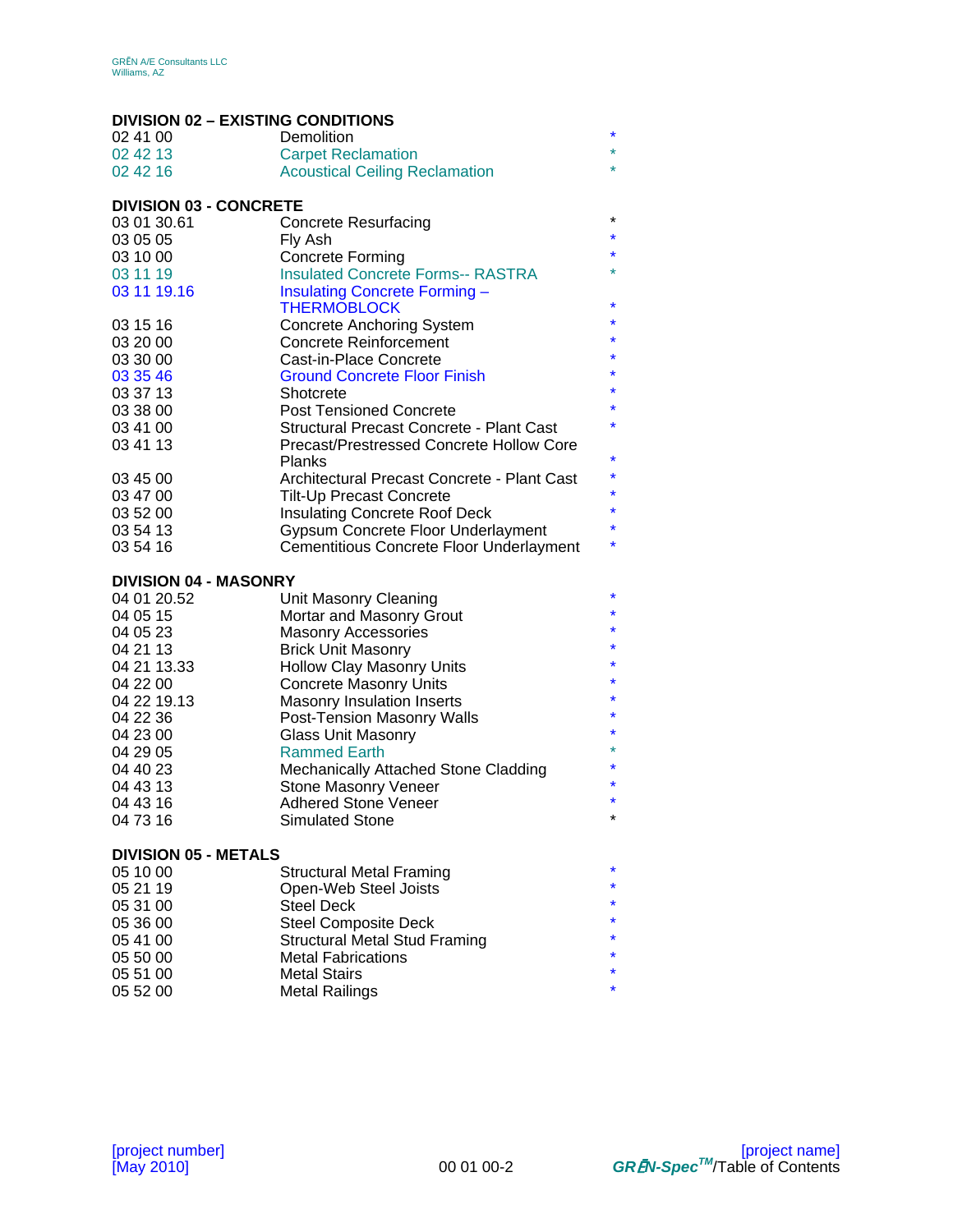# **DIVISION 06 – WOOD, PLASTICS AND COMPOSITES**

| 06 05 13    | <b>FSC Certified Wood</b>                              | *       |
|-------------|--------------------------------------------------------|---------|
| 06 10 00    | <b>Rough Carpentry</b>                                 | $\star$ |
| 06 10 53    | <b>Miscellaneous Carpentry</b>                         | *       |
| 06 17 33    | Wood-I Joists                                          | *       |
| 06 17 36    | Metal-Web Wood Joists                                  |         |
| 06 17 53    | Shop-Fabricated Wood Trusses                           |         |
| 06 18 00    | Glue-Laminated Construction                            |         |
| 06 20 00    | <b>Finish Carpentry</b>                                |         |
| 06 40 00    | Architectural Woodwork                                 | $\star$ |
| 06 61 16    | <b>Solid Surfacing Fabrications</b>                    | *       |
|             |                                                        |         |
|             | <b>DIVISION 07 - THERMAL &amp; MOISTURE PROTECTION</b> |         |
| 07 11 13    | <b>Bituminous Dampproofing</b>                         | $\star$ |
| 07 13 13    | <b>Bituminous Sheet Membrane Waterproofing</b>         | $\star$ |
| 07 13 63    | Underslab Waterproofing                                | ×,      |
| 07 14 23    |                                                        |         |
|             | <b>Fluid-Applied Reinforced Waterproofing</b>          | $\star$ |
|             | <b>Membrane Assembly</b>                               | $\ast$  |
| 07 14 26    | Fluid-Applied Polyurethane Waterproofing               | $\star$ |
| 07 14 29    | Spray-Applied Urethane Waterproofing                   | $\star$ |
| 07 17 00    | <b>Bentonite Waterproofing</b>                         | ×,      |
| 07 17 16    | <b>Bentonite Compostite Sheet Waterproofing</b>        |         |
| 07 18 13    | <b>Pedestrian Traffic Coating</b>                      | ×,      |
| 07 18 16    | <b>Vehicular Traffic Coating</b>                       | $\ast$  |
| 07 19 00    | <b>Water Repellents [and Masonry Stain]</b>            |         |
| 07 21 00    | <b>Building Insulation</b>                             | $\ast$  |
| 07 21 19.13 | <b>Cementitious Foam Insulation</b>                    | $\ast$  |
| 07 21 19.16 | <b>Foamed-In-Place Insulation</b>                      | *       |
| 07 21 23    | Loose Fill Insulation                                  | $\star$ |
| 07 21 33    | <b>Insulated Metal Furring System</b>                  | $\star$ |
| 07 21 53    | <b>Straw Bale Construction</b>                         |         |
| 07 24 00    | <b>Exterior Insulation and Finish Systems</b>          | $\ast$  |
| 07 24 19    | Water Managed Exterior Insulation and                  |         |
|             | <b>Finish Systems</b>                                  | $\star$ |
| 07 25 00    | <b>Weather Resistive Barriers</b>                      | *       |
| 07 26 53    | Vapor Reduction Floor Coatings                         | $\star$ |
| 07 31 13.13 | <b>Fiberglass-Reinforced Asphalt Shingles</b>          |         |
| 07 31 29    | Wood Shingles (Shakes)                                 | $\ast$  |
| 07 32 13    |                                                        | $\ast$  |
| 07 32 16    | <b>Clay Roofing Tiles</b>                              | *       |
|             | <b>Concrete Roofing Tiles</b>                          | *       |
| 07 43 13    | Metal Roof and Wall Panels                             | $\ast$  |
| 07 51 13    | <b>Built-Up Asphalt Roofing</b>                        | *       |
| 07 53 13    | Modified Bituminous Sheet Roofing (APP)                | $\star$ |
| 07 52 16    | Modified Bituminous Sheet Roofing (SBS)                |         |
| 07 53 16    | Single Ply Membrane Roofing (CSPE/EP)                  | $\star$ |
| 07 53 23    | Single Ply EPDM Membrane Roof                          | ¥       |
| 07 53 23.13 | Elastomeric Membrane Roofing - Ballasted               |         |
|             | (EPDM)                                                 | $\star$ |
| 07 57 13    | <b>Coated Foamed Roofing</b>                           | *       |
| 07 57 16    | <b>Cementitous Coated Foam Roofing</b>                 |         |
| 07 60 00    | <b>Flashing and Sheet Metal</b>                        | *       |
| 07 61 00    | <b>Sheet Metal Roofing</b>                             | *       |
| 07 61 53    | <b>Sheet Metal Roofing (Copper)</b>                    |         |
| 07 72 00    | Roof Accessories                                       | *       |
| 07 81 00    | <b>Spray-Applied Fire Resistive Materials</b>          |         |
| 07 84 00    | Firestopping                                           |         |
| 07 92 00    | <b>Joint Sealers</b>                                   | *       |
| 07 95 13    | <b>Expansion Joint Cover Assemblies</b>                | ¥       |
|             |                                                        |         |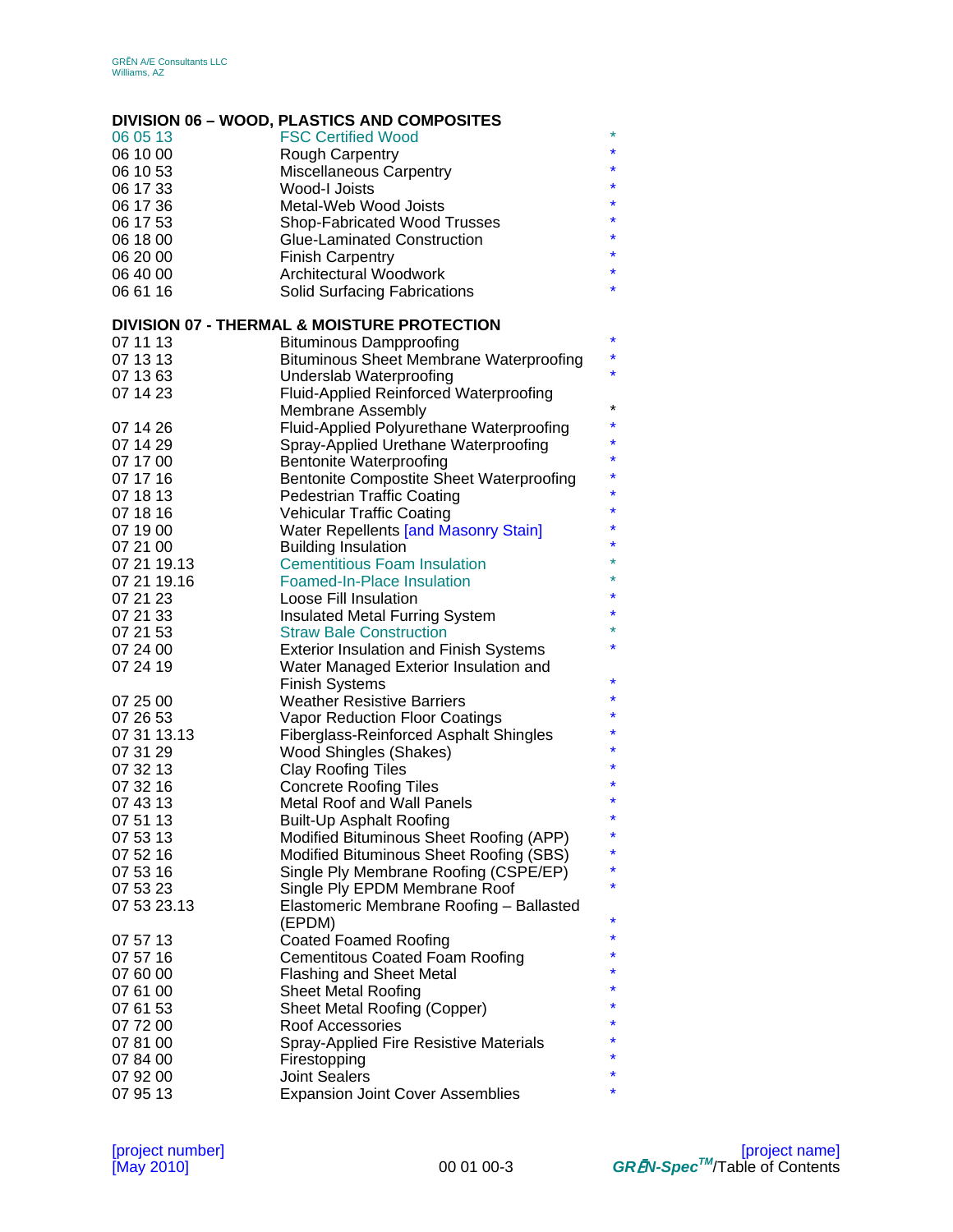## **DIVISION 08 – OPENINGS**

| 08 11 13                      | <b>Steel Doors and Frames</b>                   | $\star$ |
|-------------------------------|-------------------------------------------------|---------|
| 08 14 00                      | <b>Wood Doors</b>                               | $\ast$  |
| 08 31 13                      | Access Doors and Frames                         | $\star$ |
| 08 33 00                      | <b>Coiling Doors and Grilles</b>                | $\star$ |
| 08 36 13                      | <b>Sectional Overhead Doors</b>                 | $\star$ |
| 08 41 13                      | Aluminum Entrances and Storefronts              | $\star$ |
| 08 42 26                      | All Glass Entrances                             |         |
| 08 42 29                      | <b>Automatic Entrance Doors</b>                 | $\star$ |
| 08 42 33                      | <b>Revolving Entrance Doors</b>                 | $\star$ |
| 08 44 00                      | <b>Glazed Aluminum Curtain Walls</b>            | $\star$ |
| 08 51 13.13                   | Aluminum Windows                                |         |
|                               | (Projected, Casement and Horizontal Sliding)    |         |
| 08 51 13.16                   | Aluminum Windows                                | $\star$ |
|                               | (Projected, Casement and Horizontal Sliding)    |         |
| 08 51 13.19                   | Aluminum Windows                                | $\star$ |
|                               | Projected, Casement and Horizontal Sliding)     |         |
| 08 51 23                      | Steel Windows (Projected and Casement)          | $\star$ |
| 08 52 13                      | Aluminum Clad Wood Frame Windows                | $\star$ |
|                               | (Fixed and Sliding)                             |         |
| 08 52 16                      | Wood Windows (Vinyl Clad)                       | $\ast$  |
| 08 53 13                      | Polyvinyl Chloride (PVC) Architectural Windows* |         |
| 08 62 00                      | <b>Plastic Unit Skylights</b>                   |         |
| 08 63 00                      | <b>Metal Framed Skylights</b>                   |         |
| 08 71 00                      | Door Hardware                                   | *       |
| 08 80 00                      | Glazing                                         | $\star$ |
| 08 91 00                      | Louvers                                         | $\star$ |
|                               |                                                 |         |
| <b>DIVISION 09 - FINISHES</b> |                                                 |         |
| 09 21 16.23                   | <b>Shaft Wall</b>                               | *       |
| 09 22 16                      | Non-Structural Metal Framing                    | $\star$ |
| 09 24 00                      | Portland Cement Plaster (Stucco)                |         |
| 09 24 43                      | Polymer-Fiber Modified Stucco System            | $\star$ |
| 09 24 53                      | One-Coat Stucco System                          | $\star$ |

| 00 <del>בו</del> טט | One Oodt Otacco Oystem           |         |
|---------------------|----------------------------------|---------|
| 09 25 33            | Lath and Plaster                 | $\star$ |
| 09 29 00            | Gypsum Board                     | $\star$ |
| 09 29 13            | <b>Exterior Gypsum Sheathing</b> | $\star$ |
| 09 30 00            | Tile                             | $\star$ |
| 09 30 33            | Natural Stone Tile               | $\star$ |
| 09 51 00            | <b>Acoustical Ceilings</b>       | $\star$ |
| 09 64 23            | <b>Wood Parquet Flooring</b>     | $\star$ |
| 09 64 66            | Wood Gymnasium Flooring          | $\star$ |
|                     |                                  | $\star$ |
| 09 65 16            | Resilient Sheet Flooring         |         |
| 09 65 19            | Resilient Tile Flooring          | $\star$ |
| 09 68 00            | Carpet                           | $\star$ |
| 09 68 13            | Carpet Tile                      | $\star$ |
| 09 72 00            | <b>Wall Coverings</b>            | $\star$ |
| 09 75 00            | Interior Stone Facings           | $\star$ |
| 09 75 13            | <b>Stone Countertops</b>         | $\star$ |
| 09 77 33            | <b>FRP Wall Panels</b>           | $\star$ |
| 09 81 00            | Acoustical Insulation            | $\star$ |
| 09 91 00            | Painting                         | $\star$ |
| 09 96 23            | Anti-Graffiti Coatings           | $\star$ |
| 09 96 23.13         | Anti-Graffiti Coatings - "Green" | $\star$ |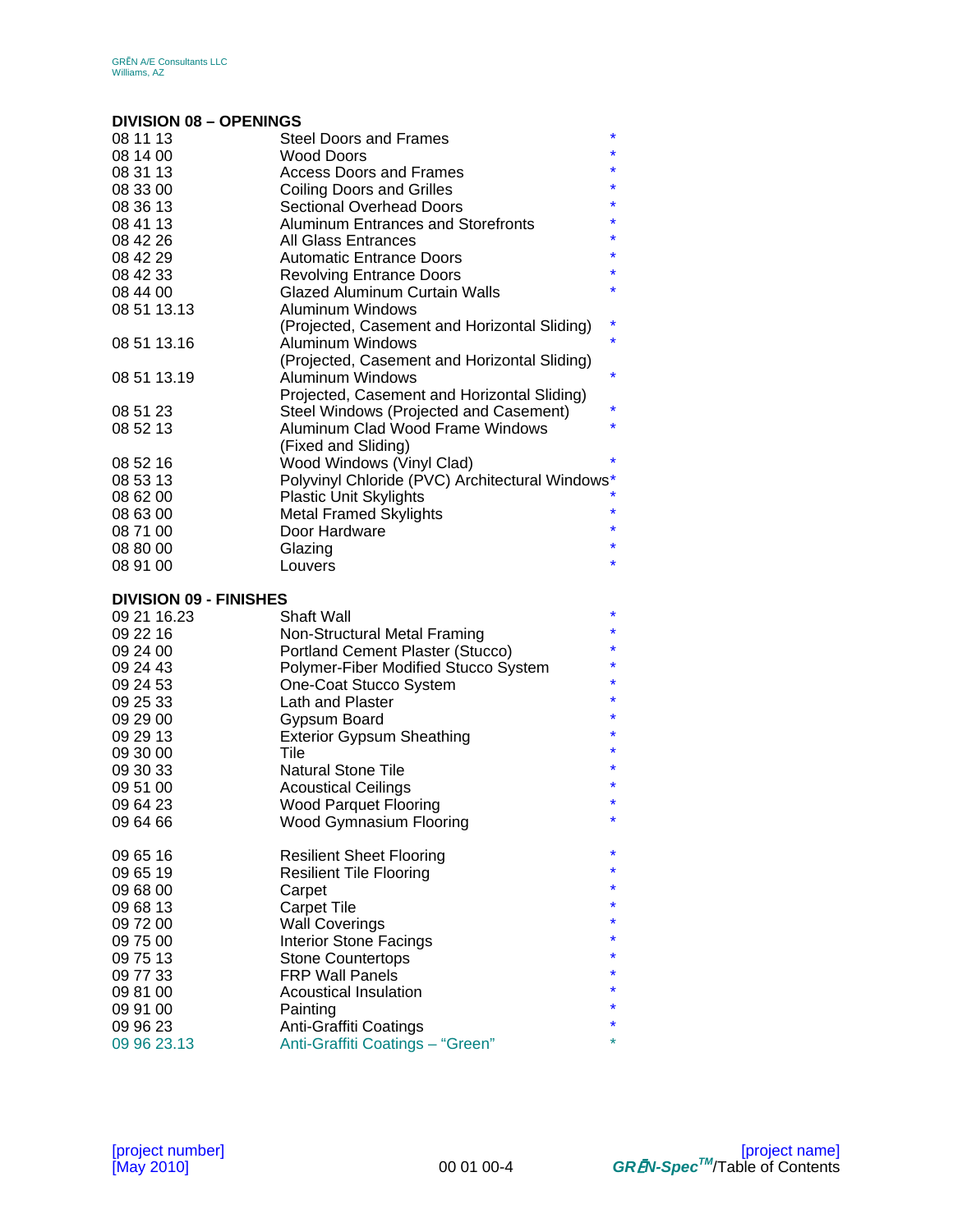## **DIVISION 10 - SPECIALTIES**

| PRODUCED TO TREAD THE PRODUCED THE P |                                              |         |
|--------------------------------------|----------------------------------------------|---------|
| 10 11 00                             | <b>Visual Display Boards</b>                 | $\star$ |
| 10 14 00                             | Signage                                      | $\star$ |
| 10 14 53                             | <b>Traffic Control Signs</b>                 | $\star$ |
| 10 21 13.13                          | <b>Metal Toilet Compartments</b>             | $\star$ |
| 10 21 13.16                          | <b>Plastic Laminate Toilet Partitions</b>    | $\star$ |
| 10 21 13.19                          | <b>Plastic Toilet Partitions</b>             | $\star$ |
| 10 22 13                             | <b>Wire Mesh Partitions</b>                  | $\star$ |
| 10 22 19                             | <b>Demountable Partitions</b>                | $\star$ |
| 10 22 26                             | <b>Operable Partitions</b>                   | $\star$ |
| 10 26 00                             | Corner Guards, Handrails and Wall Protection | $\ast$  |
| 10 28 13                             | <b>Toilet Accessories</b>                    | $\star$ |
| 10 44 00                             | <b>Fire Protection Specialties</b>           | $\star$ |
| 10 51 00                             | Lockers                                      | $\star$ |
| 10 55 00                             | <b>Postal Specialties</b>                    | $\star$ |
| 10 73 13                             | Retractable Awnings                          | $\star$ |
| 10 73 23                             | <b>Car Shelters</b>                          | $\star$ |
| 10 75 00                             | Flagpoles                                    | $\star$ |
|                                      |                                              |         |

### **DIVISION 11 - EQUIPMENT**

| 11 13 00 | Loading Dock Equipment        |         |
|----------|-------------------------------|---------|
| 11 16 16 | Wall Safe                     | $\star$ |
| 11 31 00 | <b>Residential Equipment</b>  | $\star$ |
| 11 34 00 | Ceiling Fans                  | $\star$ |
| 11 52 00 | <b>Audio Visual Equipment</b> |         |

### **DIVISION 12 - FURNISHINGS**

| 12 21 00 | <b>Blinds</b>                          |         |
|----------|----------------------------------------|---------|
| 12 21 26 | <b>Blackout Shades</b>                 | $\star$ |
| 12 34 19 | <b>Plastic Laminate Faced Casework</b> | $\star$ |
| 12 48 23 | Entrance Foot Grids                    | $\star$ |
| 12 93 13 | <b>Bicycle Racks</b>                   | $\star$ |

## **DIVISION 13 - SPECIAL CONSTRUCTION**

| 13 11 00 | Swimming Pool/Spa               |  |
|----------|---------------------------------|--|
| 13 24 16 | Saunas                          |  |
| 13 34 23 | <b>Pre-Engineered Buildings</b> |  |
| 13 49 00 | <b>Radiation Protection</b>     |  |

### **DIVISION 14 – CONVEYING EQUIPMENT**

| 14 24 00 | Hydraulic Elevators (Passenger) |  |
|----------|---------------------------------|--|
| 14 91 33 | Linen and Trash Chutes          |  |

### **DIVISION 21 – FIRE SUPPRESSION**

*PROVIDED BY MECHANICAL AND PLUMBING ENGINEERS* 

## **DIVISION 22 – PLUMBING**

*PROVIDED BY PLUMBING ENGINEERS* 

**DIVISION 23 – HEATING VENTILATING AND AIR CONDITIONING**  *PROVIDED BY MECHANICAL ENGINEERS* 

## **DIVISION 25 – INTEGRATED AUTOMATION**

*PROVIDED BY MECHANICAL, PLUMBING AND ELECTRICAL ENGINEERS*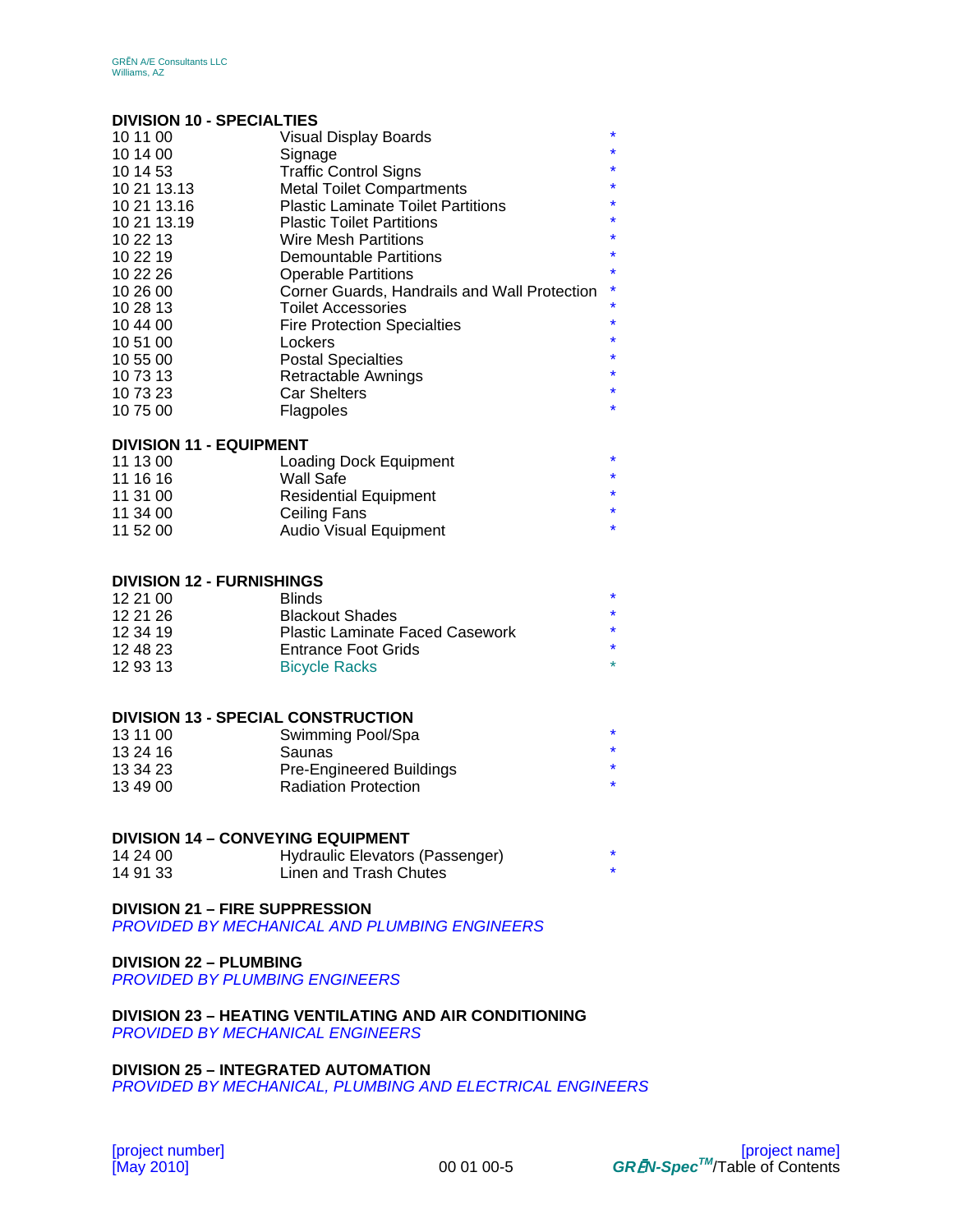# **DIVISION 26 – ELECTRICAL**

*PROVIDED BY ELECTRICAL ENGINEERS* 

### **DIVISION 27 – COMMUNICATION**

*PROVIDED BY ELECTRICAL ENGINEERS* 

### **DIVISION 28 – ELECTRONIC SAFETY AND SECURITY**

*PROVIDED BY ELECTRICAL ENGINEERS* 

### **DIVISION 31 – EARTHWORK**

| 31 01 00    | Earthwork                            |         |
|-------------|--------------------------------------|---------|
| 31 31 00    | Soil Treatment                       |         |
| 31 31 16.23 | <b>Chemical Free Termite Control</b> | $\star$ |

### **[DIVISION 32 – EXTERIOR IMPROVEMENTS]**

| 32 12 16 | <b>Asphaltic Concrete Paving</b>      | $\star$ |
|----------|---------------------------------------|---------|
| 32 14 13 | <b>Concrete Pavers</b>                | $\star$ |
| 32 15 43 | Decomposed Granite Paving             | $\star$ |
| 32 15 53 | <b>Pervious Paving</b>                | $\star$ |
| 32 16 00 | Concrete Curbs Gutters, Sidewalks and |         |
|          | <b>Driveways</b>                      | $\star$ |
| 32 17 13 | <b>Parking Bumpers</b>                | $\star$ |
| 32 17 23 | <b>Pavement Markings</b>              | $\star$ |
| 32 31 13 | <b>Chain Link Fences and Gates</b>    | $\star$ |
| 32 31 19 | <b>Ornamental Fences and Gates</b>    | $\star$ |
| 32 31 40 | Gate Operator                         | $\star$ |
| 32 80 00 | Irrigation                            | $\star$ |
| 32 90 00 | Planting                              | $\star$ |
|          |                                       |         |

### **DIVISION 33 – UTILITIES**

*IF NECESSARY PROVIDED BY OTHERS* 

### **DIVISION 34 – TRANSPORTATION**

*IF NECESSARY PROVIDED BY OTHERS* 

### **DIVISION 35 – WATERWAY AND MARINE CONSTRUCTION**

*IF NECESSARY PROVIDED BY OTHERS* 

### **DIVISION 40 – PROCESS INTEGRATION**

*IF NECESSARY PROVIDED BY OTHERS* 

#### **DIVISION 41 – MATERIAL PROCESSING AND HANDLING EQUIPMENT** *IF NECESSARY PROVIDED BY OTHERS*

### **DIVISION 42 – PROCESS HEATING, COOLING, AND DRYING EQUIPMENT** *IF NECESSARY PROVIDED BY OTHERS*

**DIVISION 43 – PROCESS GAS AND LIQUID HANDLING, PURIFICATION AND STORAGE EQUIPMENT** *IF NECESSARY PROVIDED BY OTHERS* 

**DIVISION 44 – POLLUTION CONTROL EQUIPMENT** *IF NECESSARY PROVIDED BY OTHERS* 

**DIVISION 45 – INDUSTRY-SPECIFIC MANUFACTURING EQUIPMENT** *IF NECESSARY PROVIDED BY OTHERS*